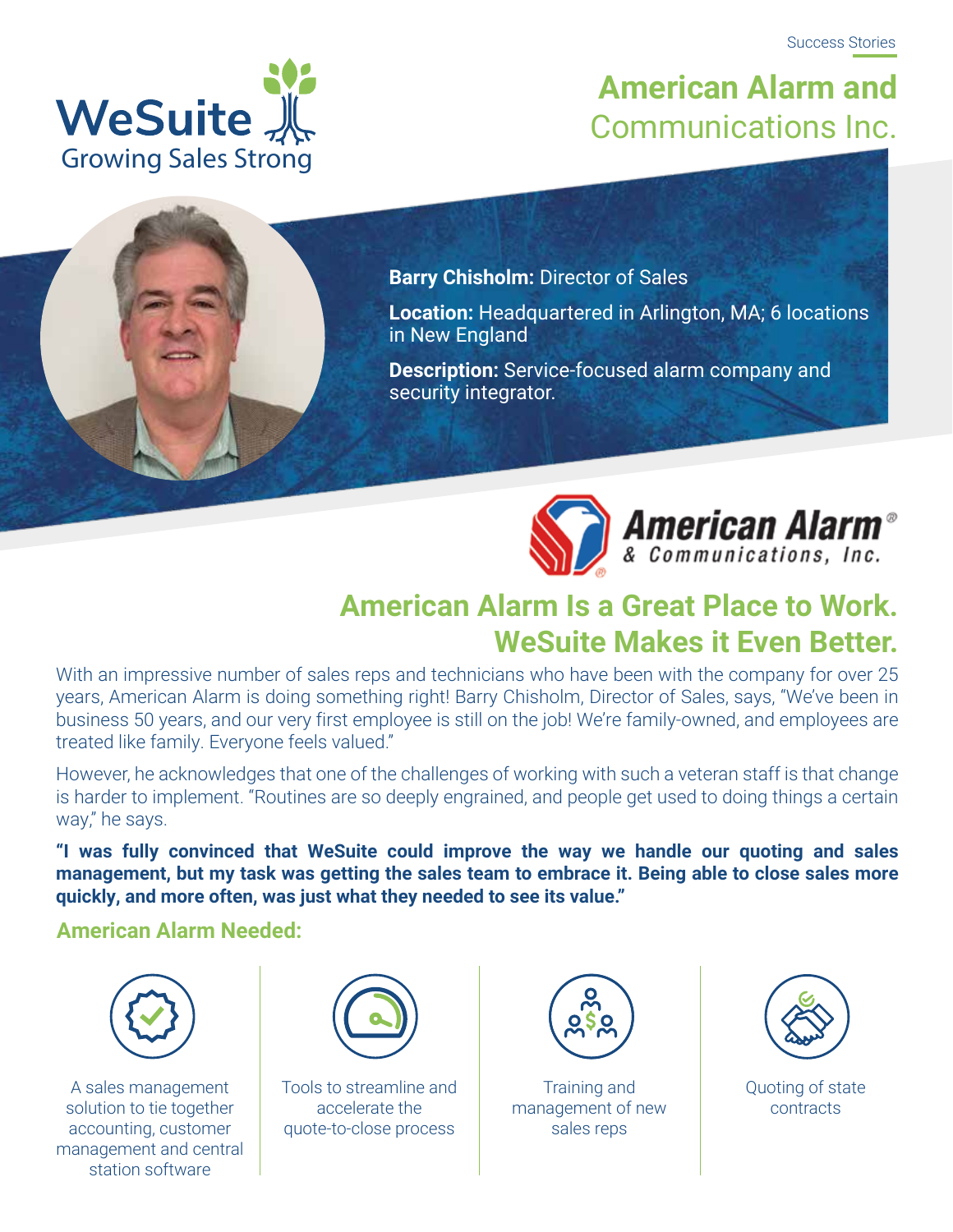*WeSuite is so robust and it can let us do many more things than the old sales software we'd been using for 20 years.*

#### **Knocking Down Silos**

"About two years ago, we left our previous sales platform and moved to WeSuite. One of the deciding factors was its ability to integrate with our other systems. We were using software called ISM that tied together accounting, central station, and our customer management and scheduling software. ISM allows us to look at a customer's entire portfolio – see their recurring services, what equipment they have, any alarm events, anything they're billed for. However, our sales software remained in its own silo.

WeSuite allowed us to integrate the remaining pieces, the quoting, proposal generation, and sales management workflows, to give us a unified, connected platform.

With WeSuite, everybody has visibility. We have 28 sales reps and 6 sales admin with licenses. If Mr. Jones calls in and his sales rep is out in the field, whoever answers the phone can help him. We can see what was quoted, make changes to it, and our sales admin can get the paperwork back to him for signature.

We started out with just WeEstimate, but we're in the process of implementing WeOpportunity. It will allow us to keep better track of what's in our pipeline. We'll have actual reporting on close ratios and see what's pending. It will also eliminate some redundant data entry because leads will pass automatically between ISM and WeOpportunity, and then when a sale closes, ISM will know to convert the lead to a customer."

*"WeSuite is going to get us to where we want to be financially."*

#### **Closing Faster and More Often**

"When choosing new sales management software, we wanted something that would be easy for the sales reps to use – to access it from anywhere, create proposals, and get those proposals in front of customers as quickly as possible. Especially with our residential and small business customers, it's a huge advantage to generate and sign documents on the spot, on a laptop or tablet, instead of heading back to the office and following up later with a bunch of paperwork. Before, our reps had to be physically in the office to connect to our network and get into the software. Now, the customer can say 'Yeah, that all looks great, let's go forward with it,' and the contract can be signed then and there.

For us, the DocuSign integration within WeSuite was the feature that won over our greatest skeptics in the sales department. They've stopped printing out long contracts and driving over to the customer, or emailing them and then expecting the customer to print, sign, scan, and email them back. I would guess that we've increased our overall close ratio by as much as 20% since adding DocuSign as a feature. We had originally thought it would be used mostly for our residential sales, but our sales reps who handle larger, commercial opportunities appreciate it just as much."

*One rep who said he'd never use it now thinks it's the greatest thing since sliced bread. He absolutely loves it.*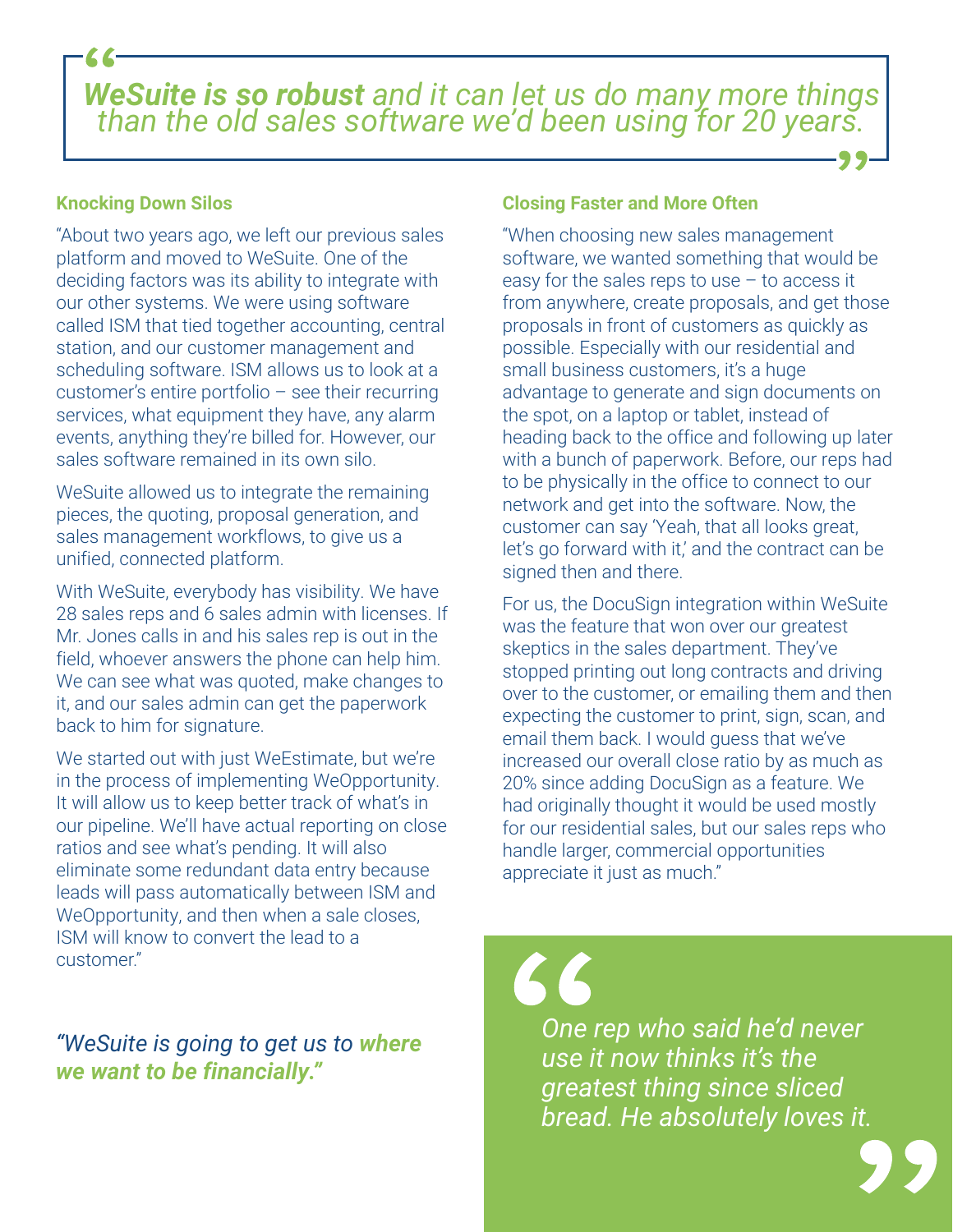#### **Training Future Sales Leaders**

"American Alarm is fortunate to have so many seasoned sales professionals, but in the next five years, six will probably retire. Rather than wait until they leave, I'm starting to build a bench of apprentices now. As I mentor the newer members of our sales team, WeSuite provides tools that help position them for success.

First of all, it makes it easy for them to pull together all the necessary elements for a quote and create a professional looking proposal. It's not a daunting process. Just as important, from a management perspective, the software lets me set different automated approval thresholds for apprentices, mid-level, and senior-level sales reps. I can keep tighter tabs on the apprentices while granting greater autonomy to those with more experience.

In the past, sales reps might rush out a quote to the customer without an approval and something was missed. Once the customer signed the contract, those mistakes could eat up our profit. With WeSuite, we now have controls in place that make sure all our jobs are profitable; we can monitor each quote's gross margin.

Also, as part of the automated approvals, for jobs above a pre-determined value, I have a chance to make sure a technician has walked the project and a second set of eyes are involved. With our apprentices, those thresholds that trigger a supervisory review are much lower. As the apprentices gain experience, I can change their status in the system and give them a bit more freedom; for sales under a certain amount and above a set margin, they can quote and close on-the-spot."

*"In terms of professionalism and what we're putting in front of the customer, WeSuite has brought us to the next level."*

#### **State Contracts**

"American Alarm actually started using WeSuite just for our state contracts over ten years ago. We were one of WeSuite's early clients. When we sell through state contracts, we're required to break down our quotes in a very specific manner. We have to separate material from labor costs, and labor rates for alarm technicians are set by the state, by region. The labor rate varies depending on the region in which a project is located. Our previous software wouldn't allow us to quote this way.

 $\overline{a}$ We worked with WeSuite to include our State Contract regional labor rates as part of our Massachusetts State Contract configuration. The software automates calculation of labor based upon the job site location, applying the correct contract regional labor rates as quotes are generated. We can also be very granular in how we associate labor with different parts. For example, when a rep selects a door contact, WeSuite pulls over an hour of labor at the correct regional rate. It's been very helpful in controlling our job costs and maintaining profit margins.

Now, all our sales happen through WeSuite, not just our state contracts. In the past two years, since our integration with ISM, we went from just a few reps using it in a limited capacity, to the entire team using it daily as a robust, connected sales platform."

## 66

*"WeSuite worked really well for our state contracts, giving us confidence that it could improve all of our quoting."*